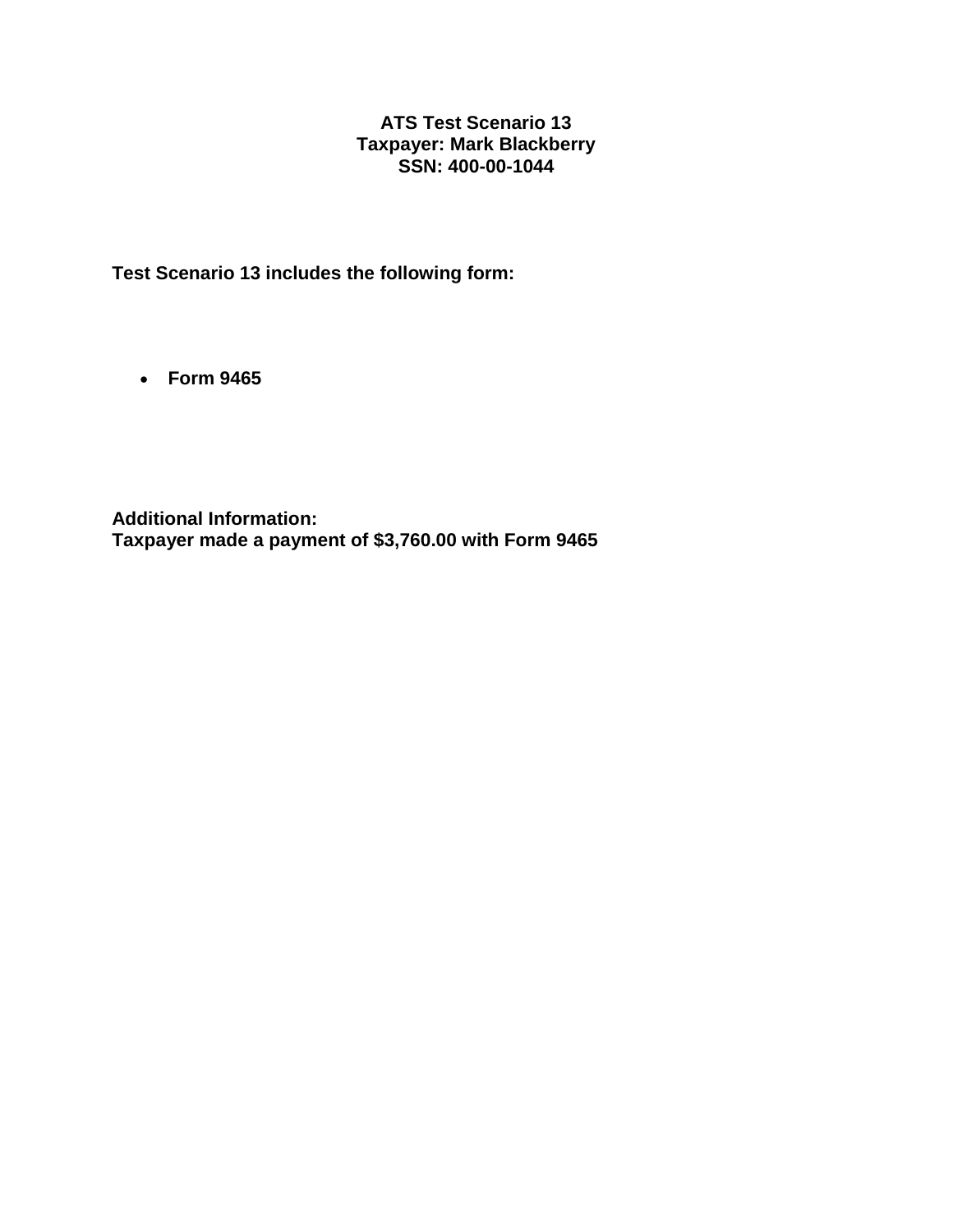**ighthere** and *I***<sub>1</sub> and** *L***<sub>1</sub> and** *L***<sub>1</sub> and** *L***<sub>1</sub> and** *L***<sub>1</sub> and** *L***<sub>1</sub> and** *L***<sub>1</sub> and** *L***<sub>1</sub> and** *L***<sub>1</sub> and** *L***<sub>1</sub> and** *L***<sub>1</sub> and** *L***<sub>1</sub> and** *L***<sub>1</sub> and** *L***<sub>1</sub> and** *L***<sub>1</sub> and** *L***<sub>1</sub> and** *L***<sub>1</sub> and** *L***<sub>1</sub> and** *L***<sub>1</sub>** 

▶ If you are filing this form with your tax return, attach it to the front of the return. **> See separate instructions.** 

**Tip:** If you owe \$50,000 or less, you may be able to avoid filing Form 9465 and establish an installment agreement online, even if you haven't yet received a tax bill. Go to www.irs.gov/OPA to apply for an Online Payment Agreement.

| Part I         |                                                                                                                                                                                                                                                                                                                                                                                                                                                                                                                                                                                                                                                                                                                                                                                                                                                                                                                              |            |                            |                                                        |                                 |                             |        |                                      |  |  |
|----------------|------------------------------------------------------------------------------------------------------------------------------------------------------------------------------------------------------------------------------------------------------------------------------------------------------------------------------------------------------------------------------------------------------------------------------------------------------------------------------------------------------------------------------------------------------------------------------------------------------------------------------------------------------------------------------------------------------------------------------------------------------------------------------------------------------------------------------------------------------------------------------------------------------------------------------|------------|----------------------------|--------------------------------------------------------|---------------------------------|-----------------------------|--------|--------------------------------------|--|--|
|                | This request is for Form(s) (for example, Form 1040 or Form 941) ▶                                                                                                                                                                                                                                                                                                                                                                                                                                                                                                                                                                                                                                                                                                                                                                                                                                                           |            |                            |                                                        |                                 | 1040                        |        |                                      |  |  |
|                | Enter tax year(s) or period(s) involved (for example, 2016 and 2017, or January 1, 2017 to June 30, 2017) ►                                                                                                                                                                                                                                                                                                                                                                                                                                                                                                                                                                                                                                                                                                                                                                                                                  |            |                            |                                                        |                                 | 2019                        |        |                                      |  |  |
| 1a             | Your first name and initial                                                                                                                                                                                                                                                                                                                                                                                                                                                                                                                                                                                                                                                                                                                                                                                                                                                                                                  | Last name  |                            |                                                        |                                 | Your social security number |        |                                      |  |  |
|                | Mark                                                                                                                                                                                                                                                                                                                                                                                                                                                                                                                                                                                                                                                                                                                                                                                                                                                                                                                         | Blackberry |                            |                                                        |                                 |                             |        | 400-00-1044                          |  |  |
|                | If a joint return, spouse's first name and initial                                                                                                                                                                                                                                                                                                                                                                                                                                                                                                                                                                                                                                                                                                                                                                                                                                                                           | Last name  |                            |                                                        | Spouse's social security number |                             |        |                                      |  |  |
|                | Current address (number and street). If you have a P.O. box and no home delivery, enter your box number.                                                                                                                                                                                                                                                                                                                                                                                                                                                                                                                                                                                                                                                                                                                                                                                                                     |            |                            |                                                        |                                 | Apt. number                 |        |                                      |  |  |
|                | 2020 Sunset Boulevard<br>City, town or post office, state, and ZIP code. If a foreign address, also complete the spaces below (see instructions).<br>Beverly Hills, California 90210                                                                                                                                                                                                                                                                                                                                                                                                                                                                                                                                                                                                                                                                                                                                         |            |                            |                                                        |                                 |                             |        |                                      |  |  |
|                |                                                                                                                                                                                                                                                                                                                                                                                                                                                                                                                                                                                                                                                                                                                                                                                                                                                                                                                              |            |                            |                                                        |                                 |                             |        |                                      |  |  |
|                |                                                                                                                                                                                                                                                                                                                                                                                                                                                                                                                                                                                                                                                                                                                                                                                                                                                                                                                              |            |                            |                                                        |                                 |                             |        |                                      |  |  |
|                | Foreign country name                                                                                                                                                                                                                                                                                                                                                                                                                                                                                                                                                                                                                                                                                                                                                                                                                                                                                                         |            |                            | Foreign province/state/county                          |                                 |                             |        | Foreign postal code                  |  |  |
| 1b             | If this address is new since you filed your last tax return, check here                                                                                                                                                                                                                                                                                                                                                                                                                                                                                                                                                                                                                                                                                                                                                                                                                                                      |            | $\sim$<br>$\sim$ 100 $\pm$ |                                                        |                                 |                             |        |                                      |  |  |
| $\overline{2}$ | Name of your business (must no longer be operating)                                                                                                                                                                                                                                                                                                                                                                                                                                                                                                                                                                                                                                                                                                                                                                                                                                                                          |            |                            |                                                        |                                 |                             |        | Employer identification number (EIN) |  |  |
|                |                                                                                                                                                                                                                                                                                                                                                                                                                                                                                                                                                                                                                                                                                                                                                                                                                                                                                                                              |            |                            |                                                        |                                 |                             |        |                                      |  |  |
| 3              | 888-555-6789<br>4:00 <sub>pm</sub>                                                                                                                                                                                                                                                                                                                                                                                                                                                                                                                                                                                                                                                                                                                                                                                                                                                                                           |            |                            | 4<br>888-555-4321                                      |                                 |                             | 8:00am |                                      |  |  |
|                | Your home phone number<br>Best time for us to call                                                                                                                                                                                                                                                                                                                                                                                                                                                                                                                                                                                                                                                                                                                                                                                                                                                                           |            |                            | Your work phone number                                 | Ext.                            |                             |        | Best time for us to call             |  |  |
| 5              | Enter the total amount you owe as shown on your tax return(s) (or notice(s)) $\ldots$                                                                                                                                                                                                                                                                                                                                                                                                                                                                                                                                                                                                                                                                                                                                                                                                                                        |            |                            |                                                        |                                 | 5                           |        | 9,760                                |  |  |
| 6              | If you have any additional balances due that aren't reported on line 5, enter the amount here (even if                                                                                                                                                                                                                                                                                                                                                                                                                                                                                                                                                                                                                                                                                                                                                                                                                       |            |                            |                                                        |                                 |                             |        |                                      |  |  |
|                | the amounts are included in an existing installment agreement)                                                                                                                                                                                                                                                                                                                                                                                                                                                                                                                                                                                                                                                                                                                                                                                                                                                               |            |                            |                                                        |                                 |                             |        |                                      |  |  |
| $\overline{7}$ | Add lines 5 and 6 and enter the result                                                                                                                                                                                                                                                                                                                                                                                                                                                                                                                                                                                                                                                                                                                                                                                                                                                                                       |            |                            |                                                        |                                 | $\overline{7}$              |        |                                      |  |  |
| 8              | Enter the amount of any payment you're making with this request. See instructions                                                                                                                                                                                                                                                                                                                                                                                                                                                                                                                                                                                                                                                                                                                                                                                                                                            |            |                            |                                                        |                                 | 8                           |        |                                      |  |  |
| 9              | Amount owed. Subtract line 8 from line 7 and enter the result<br>9                                                                                                                                                                                                                                                                                                                                                                                                                                                                                                                                                                                                                                                                                                                                                                                                                                                           |            |                            |                                                        |                                 |                             |        |                                      |  |  |
| 10             | Divide the amount on line 9 by 72 and enter the result $\cdots$                                                                                                                                                                                                                                                                                                                                                                                                                                                                                                                                                                                                                                                                                                                                                                                                                                                              |            |                            |                                                        |                                 | 10                          |        |                                      |  |  |
| 11a            | Enter the amount you can pay each month. Make your payment as large as possible to limit interest<br>and penalty charges, as these charges will continue to accrue until you pay in full. If you have<br>an existing installment agreement, this amount should represent your total proposed monthly<br>payment amount for all your liabilities. If no payment amount is listed on line 11a, a payment will<br>be determined for you by dividing the balance due on line 9 by 72 months<br>$11a$ s<br>150                                                                                                                                                                                                                                                                                                                                                                                                                    |            |                            |                                                        |                                 |                             |        |                                      |  |  |
| b              | If the amount on line 11a is less than the amount on line 10 and you're able to increase your payment<br>to an amount that is equal to or greater than the amount on line 10, enter your revised monthly payment<br>$11b$ s                                                                                                                                                                                                                                                                                                                                                                                                                                                                                                                                                                                                                                                                                                  |            |                            |                                                        |                                 |                             |        |                                      |  |  |
|                | . If you can't increase your payment on line 11b to more than or equal to the amount shown on line 10, check the box. Also,<br>complete and attach Form 433-F, Collection Information Statement                                                                                                                                                                                                                                                                                                                                                                                                                                                                                                                                                                                                                                                                                                                              |            |                            |                                                        |                                 |                             |        |                                      |  |  |
|                | • If the amount on line 11a (or 11b, if applicable) is more than or equal to the amount on line 10 and the amount you owe is<br>over \$25,000 but not more than \$50,000, then you don't have to complete Form 433-F. However, if you don't complete Form<br>433-F, then you must complete either line 13 or 14.                                                                                                                                                                                                                                                                                                                                                                                                                                                                                                                                                                                                             |            |                            |                                                        |                                 |                             |        |                                      |  |  |
|                | . If the amount on line 9 is greater than \$50,000, complete and attach Form 433-F.                                                                                                                                                                                                                                                                                                                                                                                                                                                                                                                                                                                                                                                                                                                                                                                                                                          |            |                            |                                                        |                                 |                             |        |                                      |  |  |
| 12             | 12<br>Enter the date you want to make your payment each month. Don't enter a date later than the 28th<br>15                                                                                                                                                                                                                                                                                                                                                                                                                                                                                                                                                                                                                                                                                                                                                                                                                  |            |                            |                                                        |                                 |                             |        |                                      |  |  |
| 13             | If you want to make your payments by direct debit from your checking account, see the instructions and fill in lines 13a and<br>13b. This is the most convenient way to make your payments and it will ensure that they are made on time.                                                                                                                                                                                                                                                                                                                                                                                                                                                                                                                                                                                                                                                                                    |            |                            |                                                        |                                 |                             |        |                                      |  |  |
| а              | 1 <sup>1</sup><br>$\overline{0}$<br>$2 \mid 7 \mid 1$<br>Routing number<br>$\overline{0}$<br>1<br>$\vert$ 1<br>1 <sup>1</sup>                                                                                                                                                                                                                                                                                                                                                                                                                                                                                                                                                                                                                                                                                                                                                                                                |            |                            |                                                        |                                 |                             |        |                                      |  |  |
|                | Account number<br>9<br>8 <sup>1</sup><br>5 <sup>1</sup><br>$\mathbf{3}$<br>6<br>4<br>7<br>I authorize the U.S. Treasury and its designated Financial Agent to initiate a monthly ACH debit (electronic withdrawal) entry to the financial institution account<br>indicated for payments of my federal taxes owed, and the financial institution to debit the entry to this account. This authorization is to remain in full force and<br>effect until I notify the U.S. Treasury Financial Agent to terminate the authorization. To revoke payment, I must contact the U.S. Treasury Financial Agent at<br>1-800-829-1040 no later than 14 business days prior to the payment (settlement) date. I also authorize the financial institutions involved in the processing of the<br>electronic payments of taxes to receive confidential information necessary to answer inquiries and resolve issues related to the payments. |            |                            |                                                        |                                 |                             |        |                                      |  |  |
| с              | Low-income taxpayers only. If you're unable to make electronic payments through a debit instrument by providing your<br>banking information on lines 13a and 13b, check this box and your user fee will be reimbursed upon completion of your<br>installment agreement. See instructions.<br>$\mathbf{r}$ , $\mathbf{r}$ , $\mathbf{r}$ , $\mathbf{r}$ , $\mathbf{r}$                                                                                                                                                                                                                                                                                                                                                                                                                                                                                                                                                        |            |                            |                                                        |                                 |                             |        |                                      |  |  |
| 14             | If you want to make payments by payroll deduction, check this box and attach a completed Form 2159.                                                                                                                                                                                                                                                                                                                                                                                                                                                                                                                                                                                                                                                                                                                                                                                                                          |            |                            |                                                        |                                 |                             |        |                                      |  |  |
| Your signature |                                                                                                                                                                                                                                                                                                                                                                                                                                                                                                                                                                                                                                                                                                                                                                                                                                                                                                                              | Date       |                            | Spouse's signature. If a joint return, both must sign. |                                 |                             |        | Date                                 |  |  |
|                |                                                                                                                                                                                                                                                                                                                                                                                                                                                                                                                                                                                                                                                                                                                                                                                                                                                                                                                              |            |                            |                                                        |                                 |                             |        |                                      |  |  |